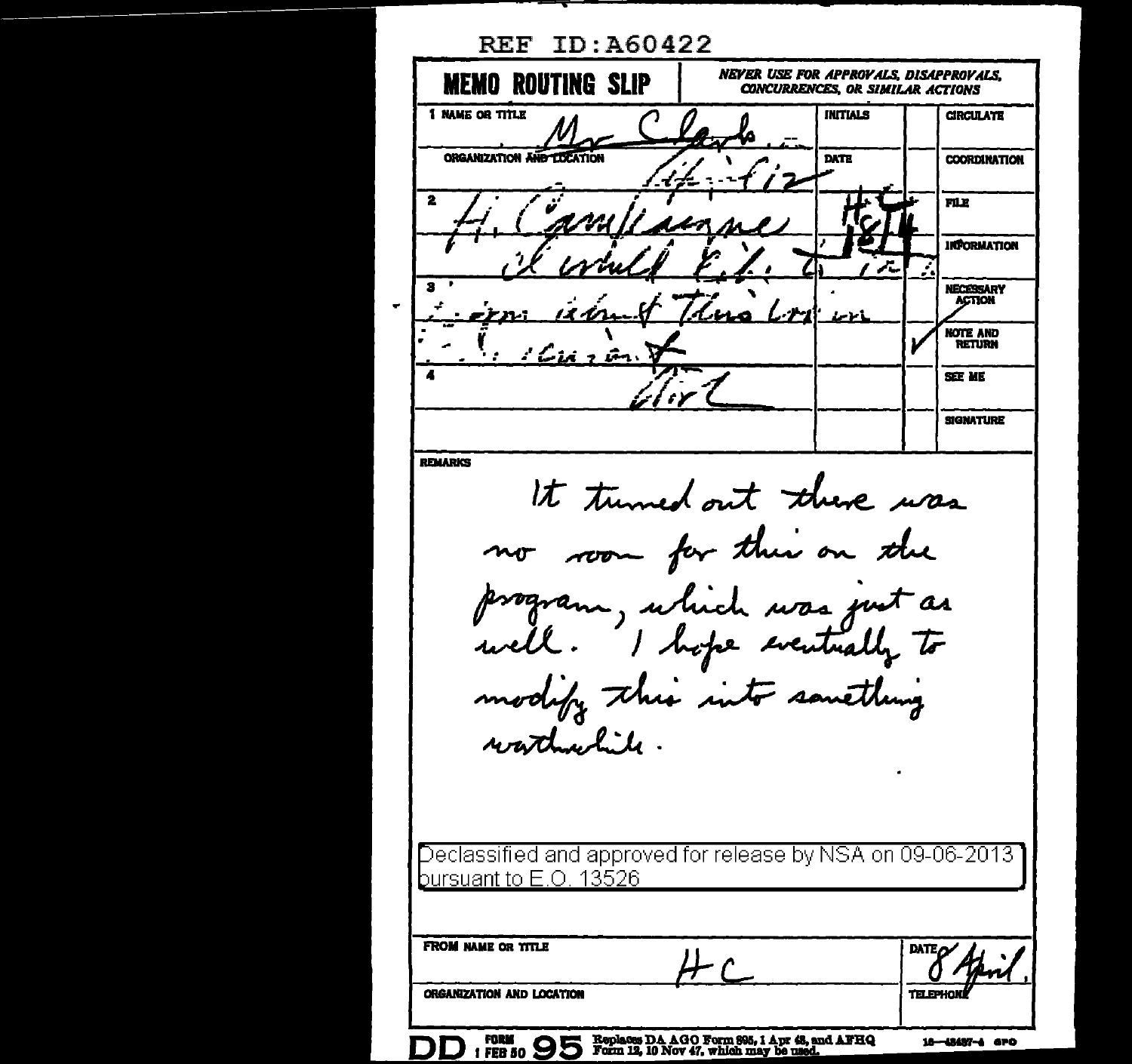# REF ID: A60422

10 Nev 1955

ţ.

 $\mathbf{r}$ 

 $\mathbf{r}$ 

 $\mathbf{E}$ 

٦ i.

 $\bullet$ 

š.  $\pmb{\ast}$ 

ĩ

 $\mathbf{t}$ 

#### <del>CUNFIDENTIAI.</del>

### MEVORANDUM

## SUEJECT: Use of Michines in Solving Ci, hers - Monoal, habetic Substitution

There has been recent discuss in on the alect that automatic contruites or date processing nachines wight plan in the a lation of citicit. This momorandum discusses one of the simplest case. na.el., a mono-alphabet substitution cirrer. It is hoted that the t y of a sincle hase will be of some help in una reterding the role of wachines are their limit. ions.

## Decoription of Cither Text.

The cipher text consists of 100 letter.. These are divided into 20 five-letter groups with no apparent indication of any proper wird civiaion. We test appears in the form of performions in a tape and it is assumed that the machine can read this. It is also accumed that the machine will byre out the solution on a parer tare, in capital letters, with the proper word separation but no further purctuation.

In order to restrict the operations we start out by making our win tesumptions. We do not inquire into the justification for the.

I. The cryptogram is a single alphabet substitution cipher with word separations and punctuation omitted.

2. The plain text is in straight forward Enclish without code words and there has been no effort made to make the cipher into a puzzle by introducing unusual words and phraseologics. There may be unusual words in the norial course of Grents, however. There may also be words which have not found their way into the dictionary.

It is necessary to provide for the possibility that no solution is obtained. In tractice this would usually be because the assumptions are incorrect. The plain text might for example be in Spanish.

### Solution

The solution to be outlined below is not well thought out, and it probebly would be modified in important details at least. however, at the present stare what is needed is an illustrative colution, and an exact orti. un procedure is not of great importance.

It is sugrested that the following material, arranged in order of importance, be stored in the nachive: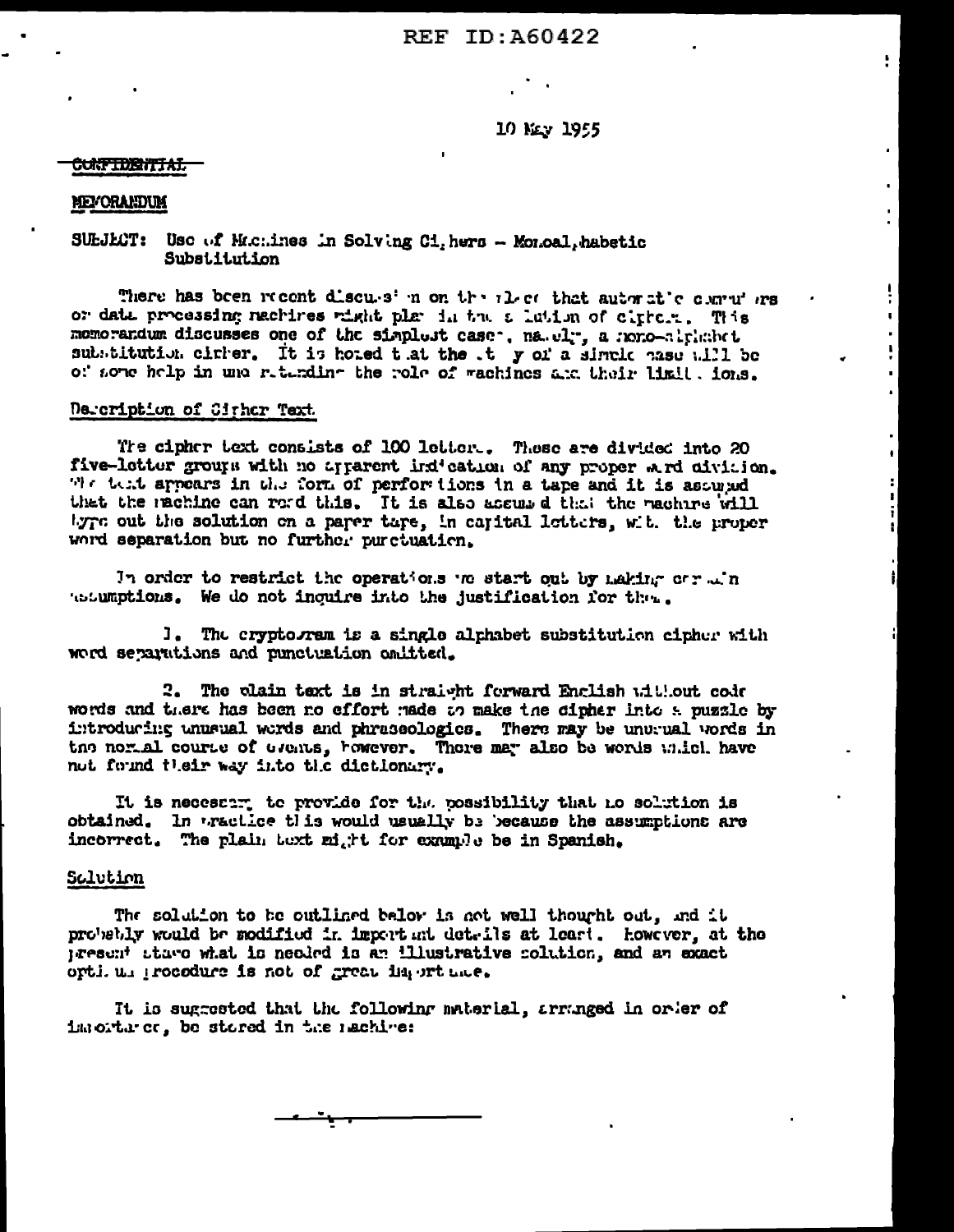$\mathbf{F}_{4}$ 

 $1.11$ 

 $\mathcal{L}$ 

مهدي

 $\mathbf{1}_{\bullet}$ The relative frequency of the letters in English.

2. The relative frequency of all digraphs. There are (76 of these. Some of these such as jj are very rare but all may occur. The rarost ones may be said to have a probability of approximately zero.

3. The relative frequency of about 1,0000 trigraphs. These are some 17000 of these but it would seem unnecessary to list those whose probability is substantially zero. Perhaps 10000 are unnecessarily many.

> 4. A list of the 10000 most frequent tetragraphs.

5. A list of 10000 most frequent words. These should be grouped by length, one letter words, two letter, three letter, etc. Within each such proup the listing may be alphabetical and it would perhaps be advantageous to have alphabetical listings starting with the second, third, etc., letters as well as by the first. Forhaps 10000 is an unnecessarily large number of words (and trigraphs and tetragraphs).

The following are the suggested steps in the solution.

1. Make a frequency count of the letters.

2. Make a skeleton of a tentative solution by putting  $e^t s$  for the most frequent letter, t for the next most frequent, etc., until about one-half of the letters have been replaced. This has perhaps made use of ten different letters which we may assume to be

### etacinshrd

3. Examine the digraphs. The number of these will very from mossage to message but is usually not far from an average of 25. There are only 100 possibilities and only a few of them are very improbable. Among these are aa.ii.se.ao and hh. In addition to looking for the individual possibilitics we divide the digraphs into classes as follows:

> A - vowel, vowel  $B - vowel$ , consonant  $C - constant$ , vowel  $D -$  consonant, consonant

R and C siould predominate. If A and D predominate or if B and C don't predominate sufficiently it is an indication that consorants and vowels should be interchanged. Thus the procedure is to interchange t with e, a, o, etc. and note whether the conditions improve. Similarly n, s, etc. may be tentatively exchanged with i, a, etc. When classes D and C predominate sufficiently it is probable that the assignment as between vowels and consonants are for the most part correct, but within these groups there is anyle room for error. a and i are difficult to distinguish.

 $\boldsymbol{z}$ 

١.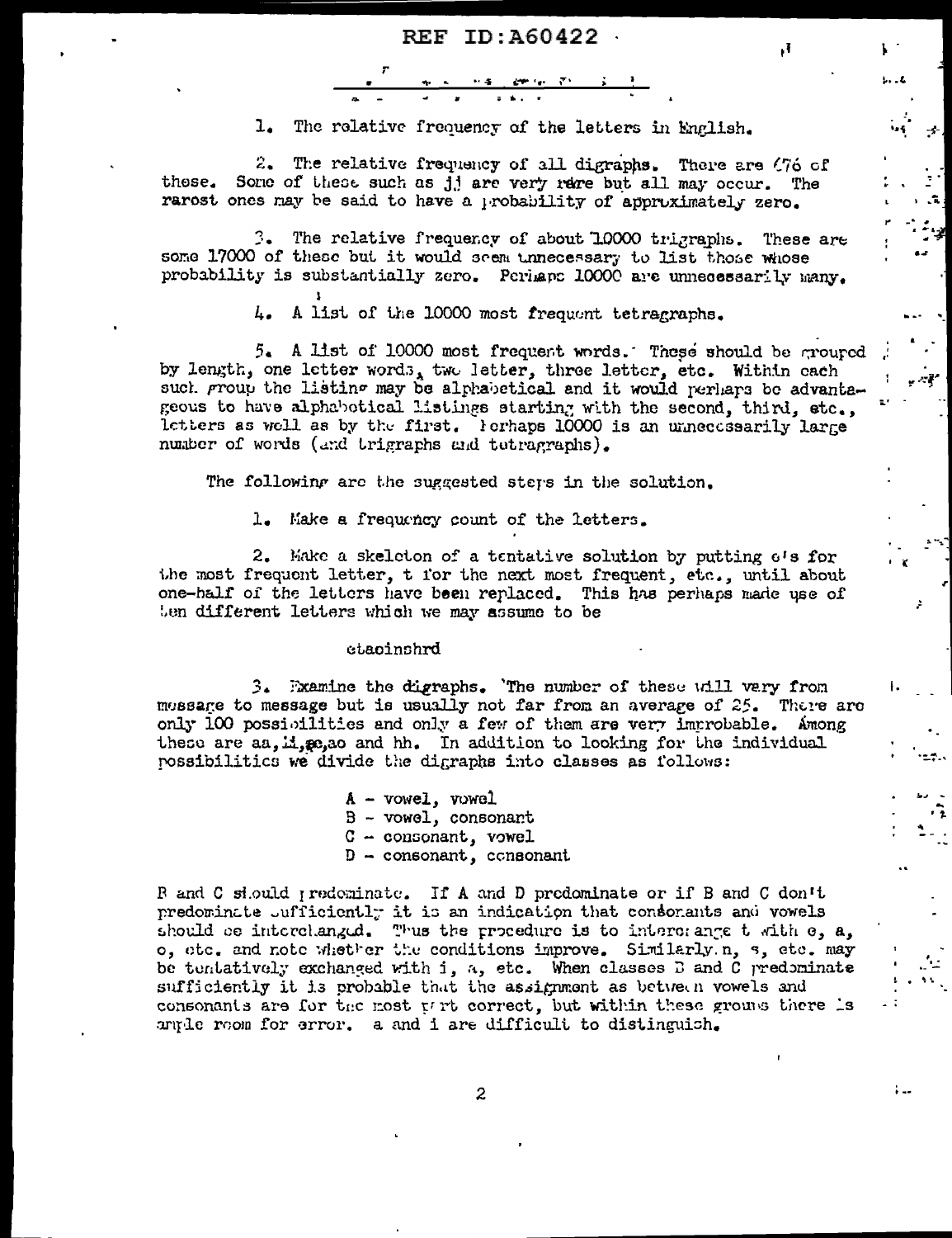## **REF ID: A60422**

 $\mathbf{I}$ 

r

i.

4. The trigraphs may be assumed to average ten or twelve, with half the letters in place but this number is subject to variations, more so than the number of digraphs. To the extent that they occur then are now examinant for probability. If were improbable ones occur the found letters and interchanged turtatively until the trigraphs become more probable. In these operations it is to be expected that some progress will be made in marrowly acsignments within the vowel group and within the consonalit group as well as between the group:. During these operations tentative interchanges between the letters already placed and the more frequent of those not jet placed (perhaps 1, u) should also be atterpted.

f. The next criterion to attent is that of the tebrarran's. Those are very few perhaps five on the average, and this me ber is subject to very large variations. Acreever, must of them have a very low recentility but have to be accerted in any case. The procedure would be to reteat as u.der the trigraphs.

 $\ell$ . The next step is to at empt to assign a value to the next most frequent letter, the eleventh under our assumptions. We first try the most common of those that are left. This rives rise to a nurber of di ratins. trigraphs, etc. and these can be expected to determine whother it was a good choice. If it was not the next rost frequent one is tried the co forth. I' it is difficult to find a satisfattory fit, attempts should be rade to interchange with one of these already ussigned.

The other letters are added one by one in the same marner.

 $7.5$  The next lorical step is to attempt to breaking the tentative text into words. It typears advantageous to begin with the least frequent letters. That is begin with the letter z and try to determine the words in the text of which it is a part. Then proceed to  $x$ , ste. One point in fevor of tris is that there are for words to select from and the spareh need not the long. Another point is that these infrequent letters are rather likely to have been incorrectly assigned so there is an opportunity for making corrections carly in the operation. Cnos this process get under way the corrections that are nede are of assistance in what follows and it should be mossible to identify subsequent words that occur in the il.4 if they are also in the stored list of words.

8. After this process has been carried as far as possible there appears to be ability; nore that can be done creept to type out the material with the word spacings found. If no splution was found this will be disclosed by an examination or a human.

### Evaluation

The methou outlined cannot be relied on to give a complete solution. It may be in the first place that the method sometimus falls to arrive at even in approximation. We are not much concerned with this case because it

3